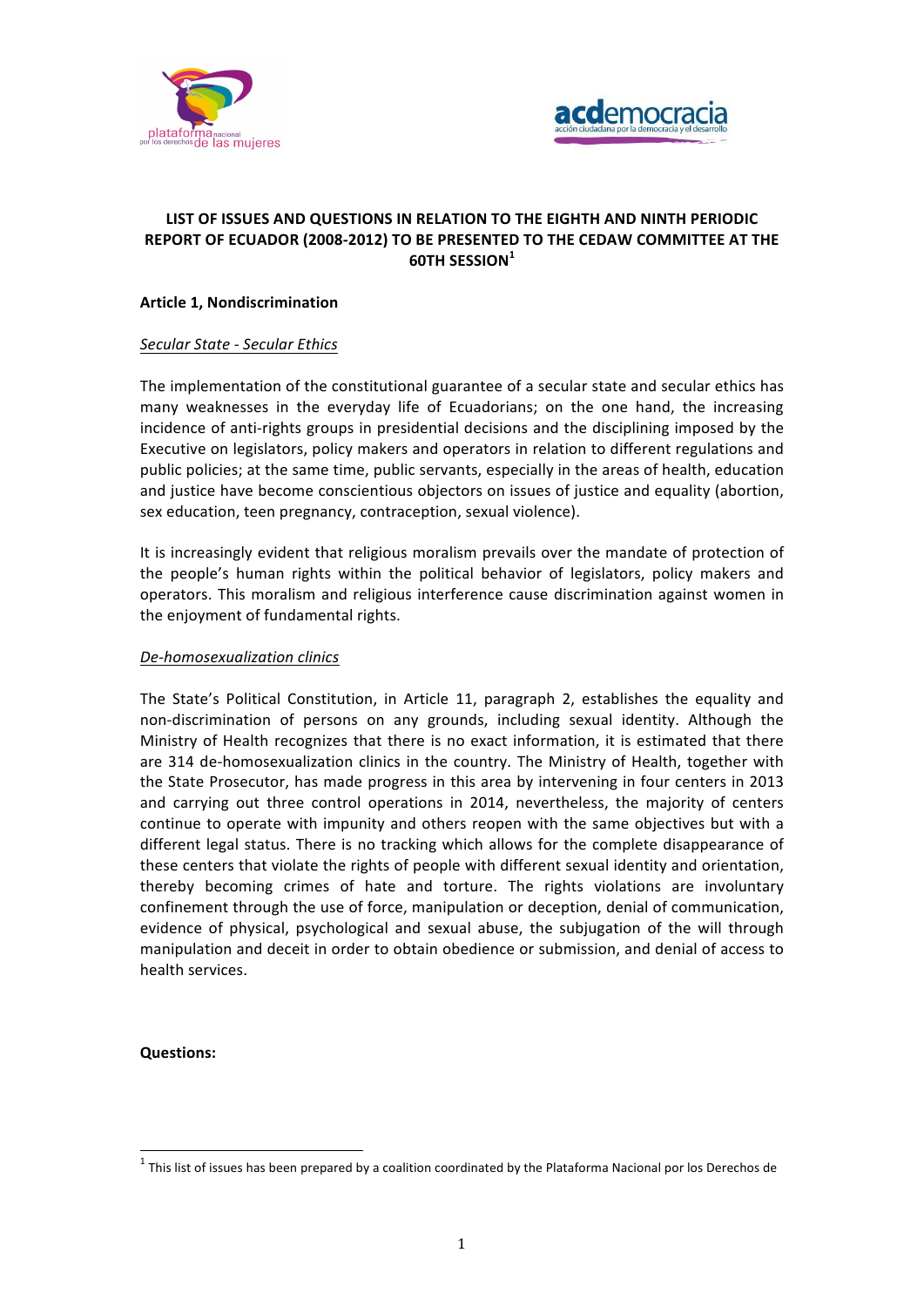



What sanctions did the Ecuadorian State impose on the owners and managers of dehomosexualization clinics, since this is a hate crime and a crime of torture?

What permanent monitoring and follow-up mechanisms have been developed by the Ecuadorian State so that these centers cease to exist and are not reopened?

What steps has the Ecuadorian State taken for the victims of the de-homosexualization clinics once they have been released and are rejected by their families?

#### **Article 2, Obligations of States**

### *Mechanisms for the Advancement of Women*

The long institutional transition process from 2009 to date, has weakened public institutions related to gender equality at the central and local level; in this period, the Equality Council's Transition Commission has seen its technical, policy making and budgetary capabilities reduced. This has affected not only the non-issuance of the Law on Equality Councils and the emerging application of the Código Orgánico de Ordenamiento Territorial (law on local governments planning and budgeting), but the consequent lack of institutional arrangements and budgets that would allow for compliance with the constitutional mandate of creating and implementing protection systems to those subject to specific rights: women, children, adolescents, youth, seniors, people with disabilities (Articles 70 and 341).

The strategy of "mainstreaming the gender perspective into all public institution policies, programs and projects" mentioned as an achievement of the Ecuadorian State by the Universal Periodic Review is faced with a lack of political commitment to gender equality by public policy decision-makers and operators and the lack of capacity in state institutions. Since there is no specialized agency, as provided for in Article 70 of the Constitution, the implementation of systematic public gender equality policies is difficult and the mainstreaming strategy has not been widely implemented, which has meant that the benefits in the lives of women are not conclusive and instead setbacks occur.

The weakening of gender specialized institutions in sectoral ministries and the mainstreaming strategy are based on the conceptualization of universal rights, which exempts the state from the need to implement affirmative action policies, contrary to Article 11.2 of the Constitution. For example, "health and assurance is for everyone" so a program of Free Maternity and Child care is not required.

The Law on Equality Councils passed in June 2014, creates 5 Equality Councils: gender, intergenerational, peoples and nationalities, disabilities and human mobility; it is not based on the recognition of the equality of the subjects of specific rights: children and adolescents, youth, women, indigenous peoples and nationalities, African descendants, seniors, persons with disabilities, but it adds them under common categories and in this regard it contradicts the spirit and constitutional mandate which guarantees the specific rights of all persons without discrimination. For example, the Gender Equality Council includes the equality of women and persons of generic gender diversity.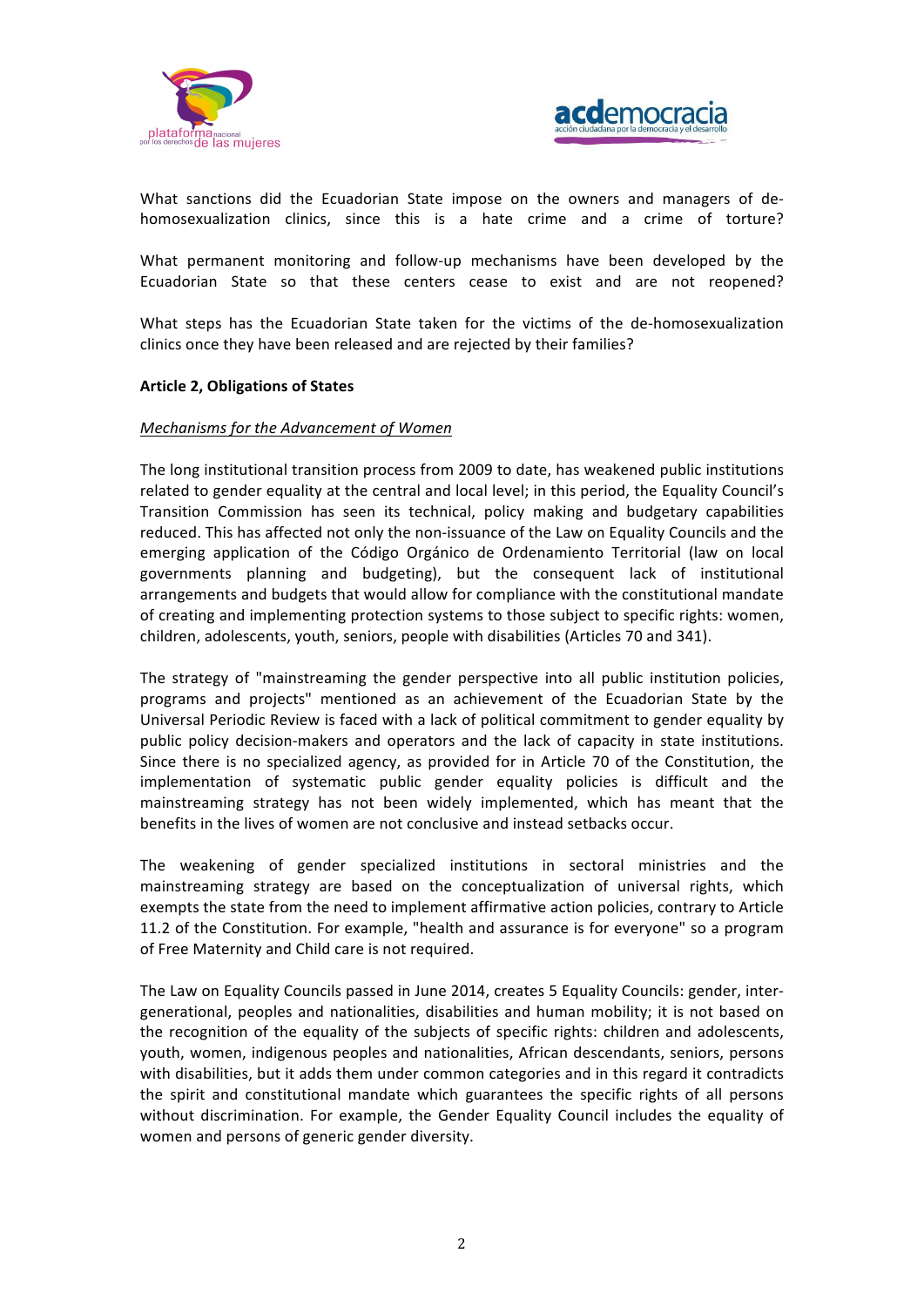



This overly technocratic conceptualization of institutionality blurs the sense of institutionality for the comprehensive protection of rights and establishes a false dilemma between mainstreaming versus specific policies for the subjects of rights.

The lack of inter-sectoral coordination is evidence of the absence of gender equality policies and mainstreaming strategies; we cite as examples the National Family Planning Strategy  $-$ ENIPLA (for its initials in Spanish) which is based on inter-sectoral coordination between the Ministries of Health, Education and Social Inclusion and the National Plan for the Eradication and Gender Violence towards children, adolescents and women, a strategy which is not complied with in either of the two cases.

### **Questions:**

Does the Ecuadorian State have gender mainstreaming policies and strategies in public institutions which effectively guarantee the rights of women, girls and adolescents?

Why have the gender mechanisms in sectoral ministries: Interior, Education, Labor Relations, Finance and Health, seen their powers, functions and hierarchy weakened and their budgets reduced?

## *Budget for public policies*

According to the Official Report of Ecuador to the CEDAW Committee (December 2012), the amounts for projects aligned to gender equality policies "for 2010, were reported to be 8,365,843.60 dollars in the K function, which represents 0.04% of the total amount of the General State Budget (PGE for its initials in Spanish), which for that year amounted to \$ 21,282,062,278.62 dollars. In 2011, the budgetary allocations that were recorded in the K function amounted to  $\zeta$  31,441,125.35, which corresponds to 0.13% of the total PGE amount, which for that year was 23,950,249,957.03 dollars. Finally, for 2012 the budget allocated for projects aligned to gender equality policies was 1,363,743,747 dollars, which is equivalent to 5.07% of the total budget, which was \$26,916,000,000 dollars. "

As reported in the Official 2012 Report, more than 50% of this figure corresponds to National Police records in the "Promoting Gender Equity in Accountability" category. When comparing the total amount of such records with the entity's budget for that year, it appears that over 60% of the expenditure would have been executed in projects aligned to gender equality.

According to Article 99 of the Finance Code "the State Budget pro forma should contain income and expenditure justifications as annexes, as well as estimates of: tax expenditures, subsidies, pre-assignments, contingent liabilities, expenses for closing equity gaps, among others. "

In the expenditure classification by function, the categories for the registration of resources aimed at eliminating gender gaps are adequately reflected.

#### **Questions:**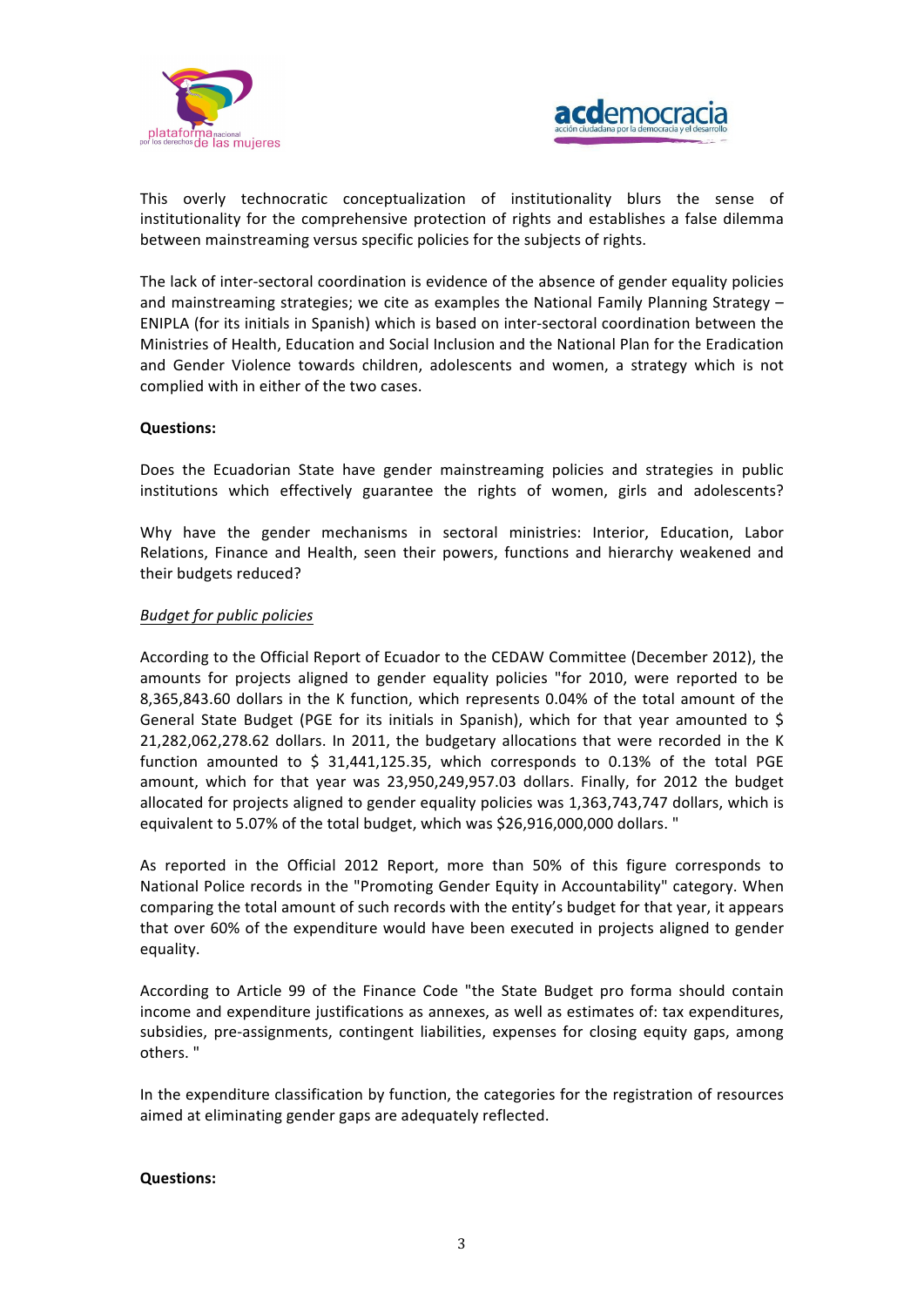



Request that the Ecuadorian State explain why the functional classification reports are different from reports derived from the spending guidance catalog? And, what programs, projects or activities aimed at eliminating gender gaps relate to the amount of 1,363,743,747 in 2012?

On the other hand, the figure stated in the report differs from the amount that is found on the Ministry of Finance's website, which is U.S. \$ 2,486,231,081.94. Nevertheless, when analyzing the amounts recorded by category, the assessment is similar to that noted.

# **Article 1, Nondiscrimination Article 2 Obligations of States, section c**

# *Right to a life free of violence*

The State's Political Constitution recognizes the right to a life free of violence in the public and private sectors. This right arose with the creation of the Commissariats for Women and Families (1994), under the Ministry of Interior. As of the judicial reform (2012), the 38 Commissariats were replaced by violations courts. Between July and September of 2013, 28 Violence Against Women and Family Units (UVMF for its initials in Spanish) began to operate in 24 counties of 18 provinces. The national commissariats and political agencies which formerly heard cases of violence and administered justice have disappeared or no longer have the power to do so. According to information from the National Judicial Council, as of June 2014, there are still 58 counties, out of a total of 221 counties, in which there is no judiciary agency that addresses these cases. Women victims of violence in rural areas and outlying counties have been completely defenseless.

#### **Question:**

What measures has the Ecuadorian State adopted to guarantee the right to a life free of violence for women in remote rural counties and parishes?

### *Comprehensive Rights Protection System*

The modification of the system of protection of the rights of children and adolescents, the recent approval of the Law on Equality Councils, the changes in jurisdiction, judicial reform, the instability and lack of operation of the National Plan for the Eradication of Gender Violence toward adolescents, children and women, have negatively affected the adoption of prevention, protection and restoration of rights policies for victims of violence and in the institutionality of the protection system. According to the National Survey of Family Relations and Gender Violence against Women, 6 out of 10 Ecuadorian are victims of violence, 87% of them by their spouse. This situation occurs most often in the indigenous and Afro-Ecuadorian population, with 67.8% and 66.7% respectively. Violence is widespread in different quintiles of the population, exceeding 50% in all cases (Quintile One: 59.4%; Quintile 5: 55.6%).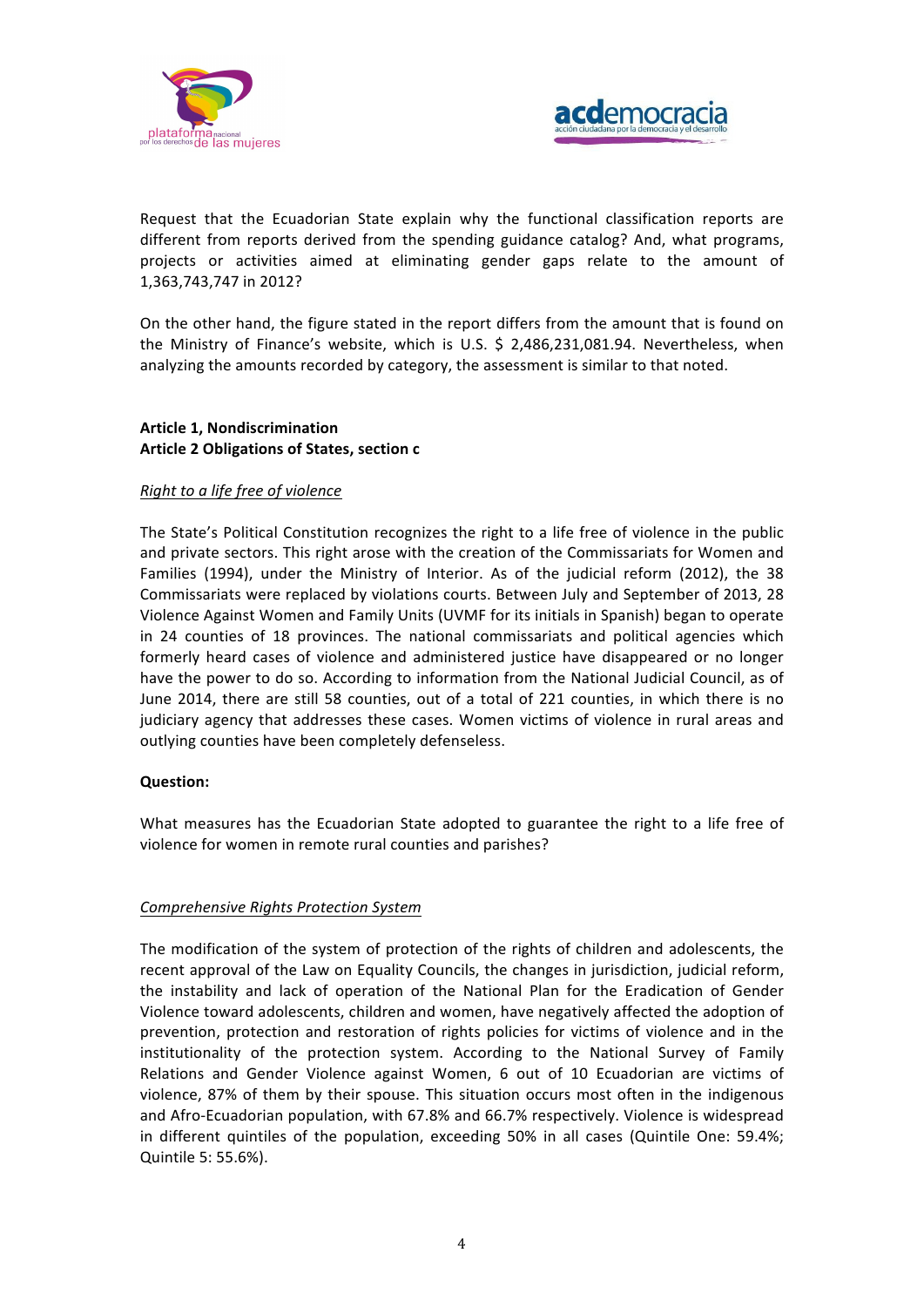



Although the state manifests the development of various activities within the National Plan for the Eradication of Gender Violence, these are scattered, uncoordinated and inadequate, which impedes the achievement of the goal of eliminating gender violence against adolescents, children and women.

### **Questions:**

What measures has the Ecuadorian State adopted to guarantee the functioning of a comprehensive and effective rights protection system which provides care and restores the rights of the victims of physical, psychological and sexual violence?

What policy, institutional and monitoring mechanisms have been adopted by the National Plan for the Eradication of Gender Violence's Coordination Secretariat in order to determine compliance with its goals?

What Ecuadorian state agencies are available for citizens to denounce violations of the right to a life free of violence?

# *Care Centers and Shelters*

Since 2008, the Ecuadorian government has undertaken the "Strengthening Care and Protection Centers for children, adolescents and women who are victims of domestic violence and / or sexual abuse and sexual exploitation" project, which it supports through the payment of technical teams in the women's care centers and shelters as well as support for feeding women. Until 2012, the Ministry in charge of the project was the Ministry of Economic and Social Inclusion (MIES for its Spanish initials). On November  $30^{th}$ , 2012, MIES signed Inter-ministerial Agreement No. 003, through which power over the project and its resources were transferred to the Ministry of Interior. In 2013, through Executive Decree 1522 (Annexes 3, 4 and 5), the powers were transferred this time to the Ministry of Justice. Despite the approval of the Coordinating Ministry of Security and SENPLADES for transfer of resources to said agency, as of June 2014, no agreements have been signed nor have the funds to operate the project been given. Two of the 6 Shelters have closed, as well as various victim care centers.

#### **Questions:**

How can the Ecuadorian state explain that power over the "Strengthening Care and Protection Centers for children, adolescents and women who are victims of domestic violence and / or sexual abuse and sexual exploitation" project has been transferred from one institution to another, hampering the operation of shelters and care centers and putting more women in critically violent situation at risk?

What measures has the State taken to enforce the prevention, treatment and eradication of violence against women and girls policies as established in the National Plan for the Eradication of Gender Violence towards children, adolescents and women?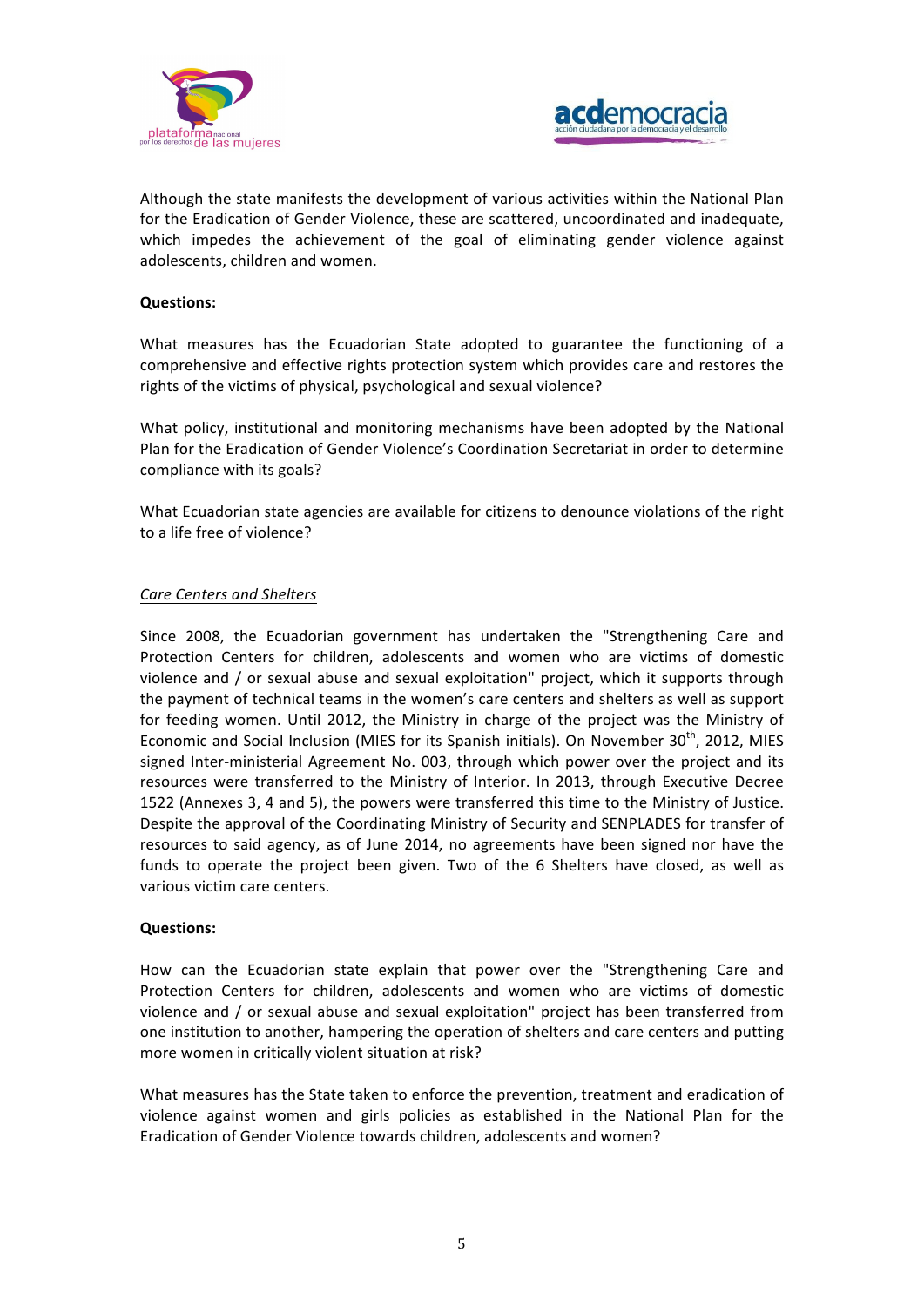



# *Femicide*

Femicide is a growing phenomenon in the country and the world. Ecuador has a rate below 5 per 100,000 women, which places it alongside countries with relatively lower rates, with it being considered moderate. Nevertheless, this fact alone does not guarantee that this situation will continue, even in the short term. According to the report on the issue done by the Transition Commission, the country is still in a position to prevent an escalation of violent deaths of women due to their gender, which is ever growing in more and more countries in the region. According to the study, it is concerning that most female homicides are femicide. 62 deaths have been confirmed as femicide, while in 13 cases it is suspected to be the cause. Of the documented cases, only five went to trial and only three served out their sentence. The Legislature, while developing the new Integral Criminal Code, accepted the inclusion of femicide in its articles, due to a proposal from the women's movement.

### **Questions:**

What measures has the Ecuadorian State adopted to prevent the occurrence of femicide?

What statistical information mechanisms has the Ecuadorian State developed to register and investigate cases of femicide?

What protocols and mechanisms has the Ecuadorian State developed in order to investigate and punish cases of femicide?

What measures has the Ecuadorian State taken to eliminate impunity in cases of femicide?

#### Access of indigenous and afro-descendant women to justice

The Constitution establishes in Article 57, paragraph 10, "Create, develop, implement and practice their own or common law, which may not violate constitutional rights, particularly of women, children and adolescents", and Article 16 guarantees intercultural communication in their own language, in all areas of social interaction. Moreover, Article 171 states that the authorities of indigenous communities, towns and nations will exercise jurisdictional functions based on their ancestral traditions and their own right, within their territory, with women's participation and decision making being guaranteed.

Indigenous and Afro-Ecuadorian women emphasize that violence continues with impunity; sanctions are avoided or are ineffective both in the ordinary justice system as well as the community (original) one. In the latter, indigenous women are the most affected by the lack of compliance with this constitutional provision, since many of them are not bilingual and only speak their ancestral language. Indigenous justice is not working in many parts of the country and has contradictions with the ordinary administration of justice.

#### **Questions:**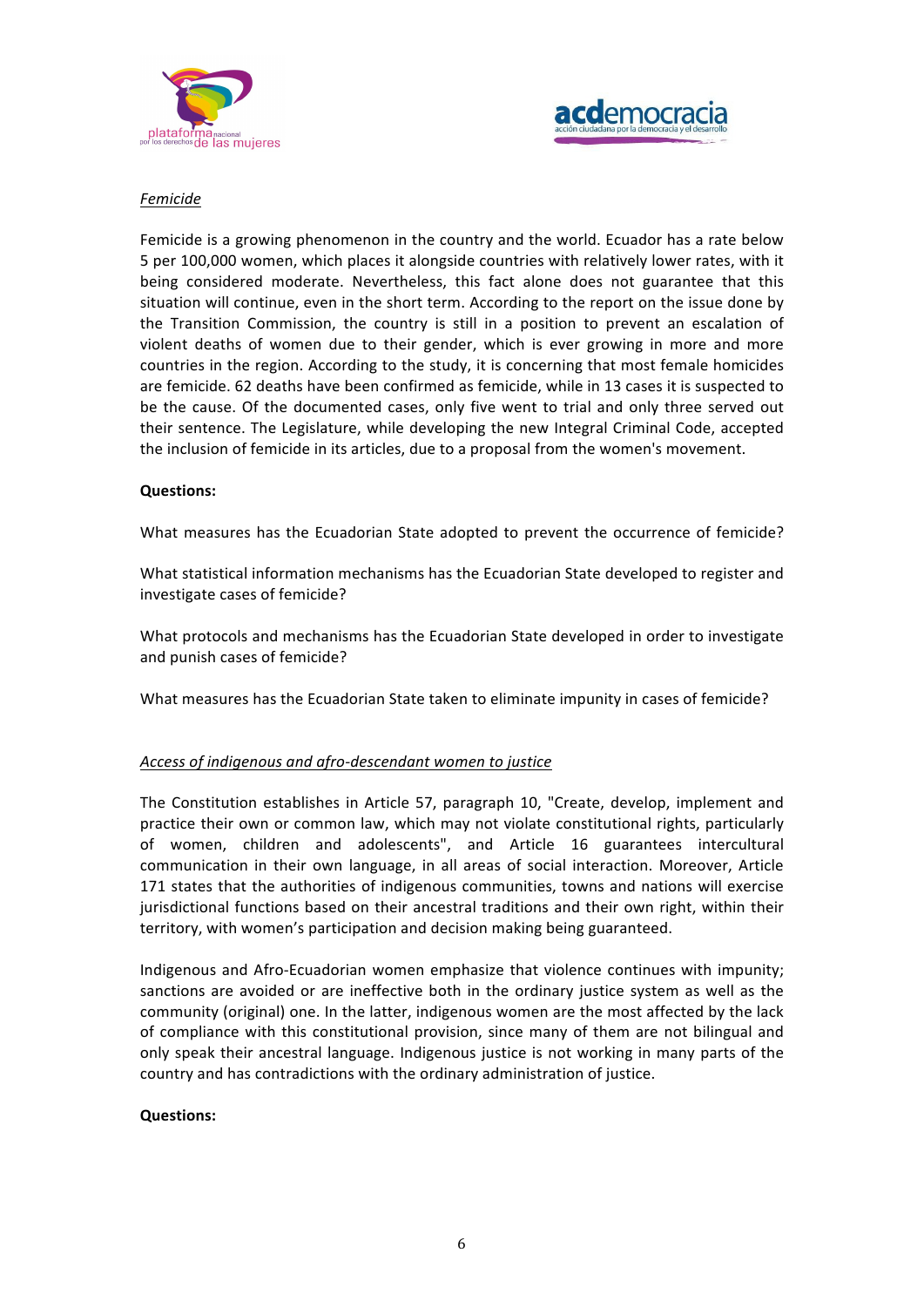



What measures has the Ecuadorian State adopted to provide access to justice for indigenous and Afro-descendant women, and to improve the effectiveness of judicial outcomes?

What mechanisms has the Ecuadorian State adopted to facilitate the access to justice in their own language of women from indigenous peoples and nationalities?

# **Art.2, paragraph d and f**

# *Violation* of the rights of female relatives of Persons Deprived of Liberty (PDL) within the *framework of the Prison System's transition*

The transfer to new regional prison centers closes the circle of the criminalization of poverty. While new facilities were inaugurated which seek to alleviate prison overcrowding, the new regime involves massive violations of the rights of persons deprived of their liberty, which has led to numerous protests that have been silenced. The impacts affect not only the PDL but also the mothers, daughters, spouses, who watch as their rights retreat in the following aspects: the reduction of the hours, frequency and number of visits per prisoner; the widespread ill treatment visitors receive by prison personnel and police who push, shout, threaten, insult, make innuendos or jokes; anal and vaginal cavity searches of relatives, including children; conjugal visits which are required to be undertaken during limited times and at inappropriate sites; women are manhandled in an especially immodest manner, being humiliated and hearing jokes concerning their sexuality, without respect for the intimate bond between couples.

#### **Questions:**

Has the Ecuadorian government implemented measures to eliminate the personal and intimate searches carried out on visitors, so that their physical, psychological and sexual integrity is safeguarded? 

What measures has the Ecuadorian State adopted to offset the damage and guarantee the rights of the PDL's family and friends?

Why has the Ecuador State prioritized security measures over the guarantee and promotion of human rights?

# **Article 7, Political Participation**

#### *Regulating the operation of civil society organizations*

In the context of a strong and all-encompassing State project which restricts freedoms, weakens social organizations and is marked by the criminalization of social protest, Decree 16 is the legal tool used to limit and establish rigid and discretionary controls on the authority of civil society organizations (CSO) in their operations. Added to this fact is that there are fewer international cooperation resources and that it is state policy to limit the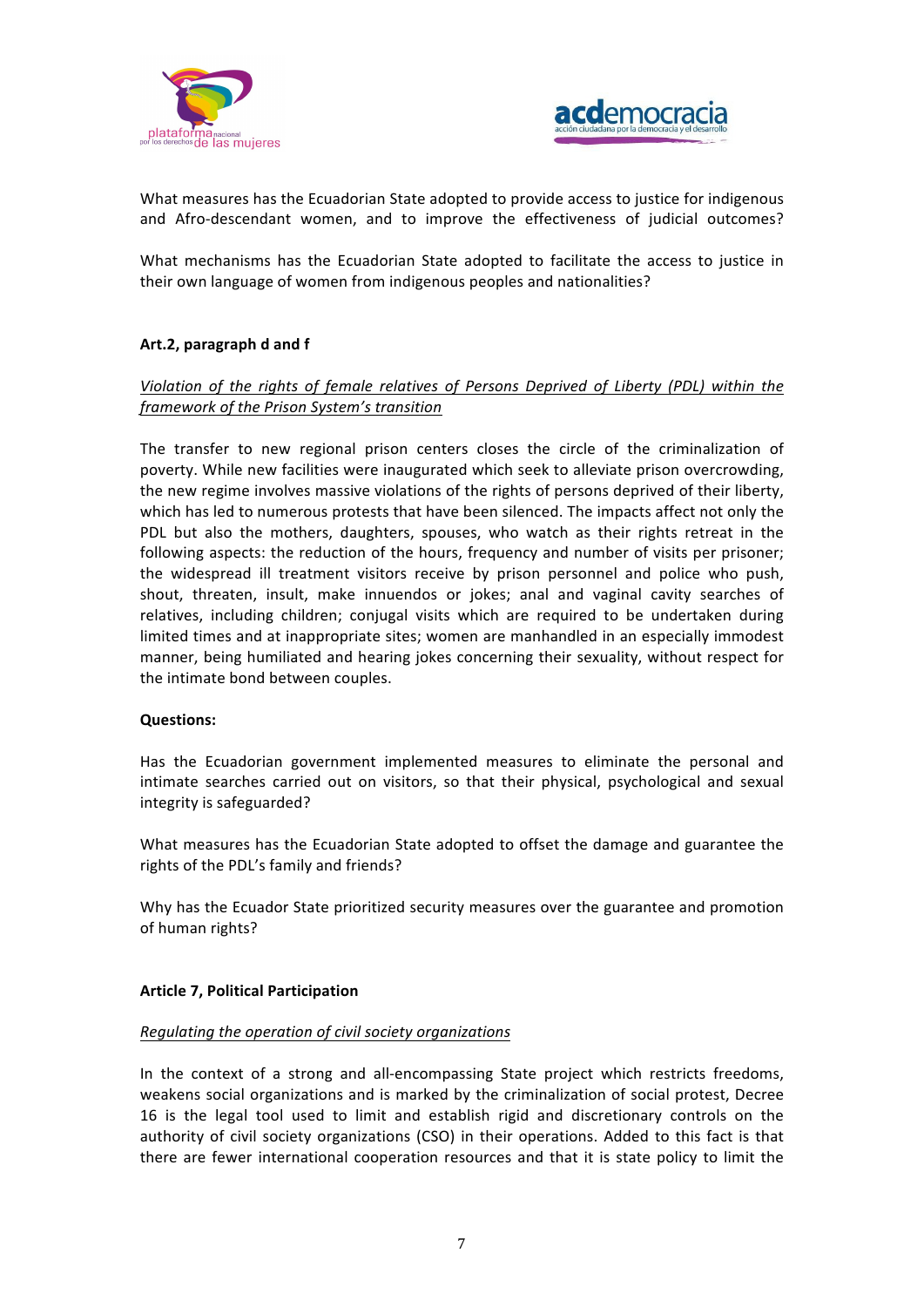



implementation of cooperation agreements between CSOs and state institutions, ignoring and invalidating the role of civil society, organizations and social movements.

Within the framework of the regulation of the operation of civil society organizations, in June 2013, the Executive issued Decree 16, against which, the Civil Society Confederation, which brings together over 300 CSOs, issued a statement in which it states that the instrument violates fundamental rights guaranteed in the Constitution:

1) The right of association, participation and willfulness to participate in a CSO: the decree determines that CSOs are required to accept members that, due to their residence in a particular jurisdiction or possession of a particular employment, institutional, union, occupational or professional quality, directly related to the nature and / or purpose of the organization, have a legitimate interest in participating in it.

This provision violates the right of individuals to associate with others of their choice, and puts CSOs at risk of being subject to hostile actions by people who claim to have "legitimate interests" in joining the organization.

2) Discretion and disproportionality in the dissolution of CSOs: the grounds for dissolution of CSOs which are included in the Decree are discretionary, to the point that might be used to justify the dissolution of an organization based on the participation of its members in a public act, for example, a temporary interruption of traffic.

3) Discretion in the State's reporting requirement for CSOs: instead of promoting State transparency and accountability to the citizens, Decree 16 has discretion with respect to access to information by the authority.

In the case of women's organizations that have legal status, as well as for many CSOs, the new operational standard stipulated in Decree 16 involves continuous investment in the development and maintenance of software, accountability and operational systems that are obstacles and impediments to their permanence.

#### **Questions:**

How does Decree 16 affect the autonomy and sustainability of women's organizations that promote their rights?

How does Decree 16 facilitate the participation of autonomous organizations in the formulation of public policy for the full exercise of the rights of women?

#### *Parity*

The Quota Act (2000) and the right to parity guaranteed in the Constitution (Art.65, 2008) have enabled a significant increase in women's political presence in decision-making, although there is still a significant gap between women candidates and elected officials; parity in appointments is still a challenge to be met. In the case of elections to collegial bodies, the greatest presence of women is in the National Assembly (2013 38.2%) and their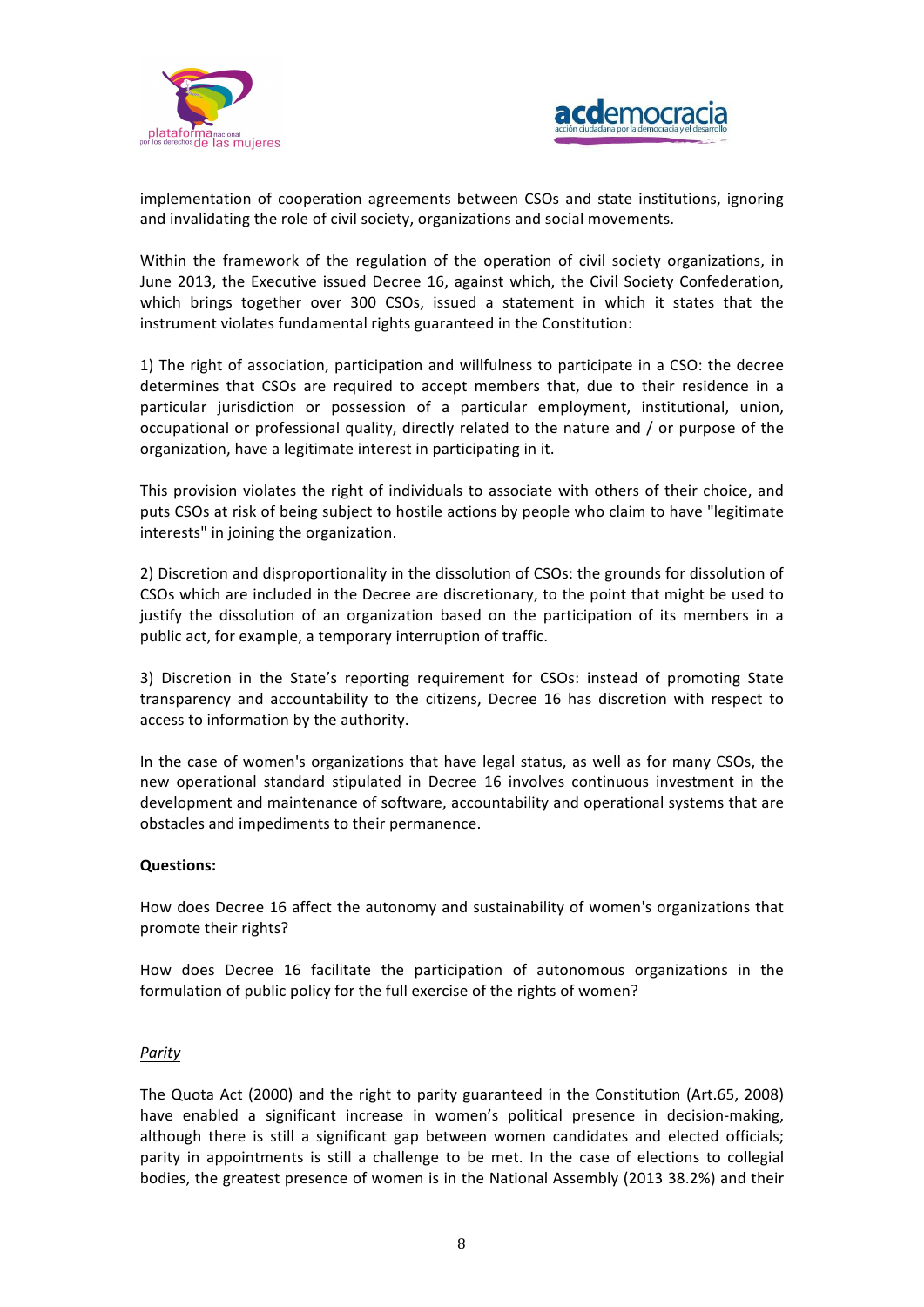



participation is lower at the local level (about 25% as of 2013); several factors related to the political electoral system affect this fact: the parties are generally headed by men, the size of the parties, the electoral strength of political organizations, the method of allocating seats by majority (Hont method) and voting among parties. In the case of single person elections, the situation has not changed since there is no mandatory standard; this shows that cultural change in the political system is untouched and what counts is the enforcement of legal obligation.

In the collegiate bodies of appointments, partial parity has been implemented, prioritizing the representation of men; the exception is the Presidential Cabinet (33.6%), which integrated more women without an express regulation to do so.

Two of the major constraints faced by women in decision-making levels are: 1) the ability and responsibility to act in the interests of women, a group with which they share a situation of discrimination and subordination derived from their position in the gender order; 2) the patriarchal and misogynistic culture in both political parties and movements and institutional structures, the same that is expressed in high levels of political gender harassment and violence.

# **Questions:**

What strategies has the State planned to solve the shortage of women in positions when parity is mandated in the constitution?

What has been the impact of the increased number of women in elected office and appointments in the issuing of legal regulations, public and budgetary policies in the agencies responsible for the full exercise of the rights of women and gender equality in Ecuador? 

What steps has the State implemented to prevent, punish and eradicate harassment done by civil servants, political parties and movements against women in decision making positions through elections or by appointment at national and local level?

# Art. 12, Health **Art. 16, Marriage and family, paragraph e**

# **Sexual and reproductive rights**

#### *Sexual violence and abortion information*

Ecuador still has high mortality rates due to unsafe abortions, with this being the second leading cause of maternal mortality and primary cause of maternal morbidity.

Abortion is still illegal in Ecuador. The new Integral Criminal Code continues to criminalize abortion in cases of rape, despite the recommendation of both the CEDAW Committee in 2008, as well as the ICESCR Committee in 2012. INEC's National Survey of Family Relations and Gender Violence against Women (2010) indicates that one in four women has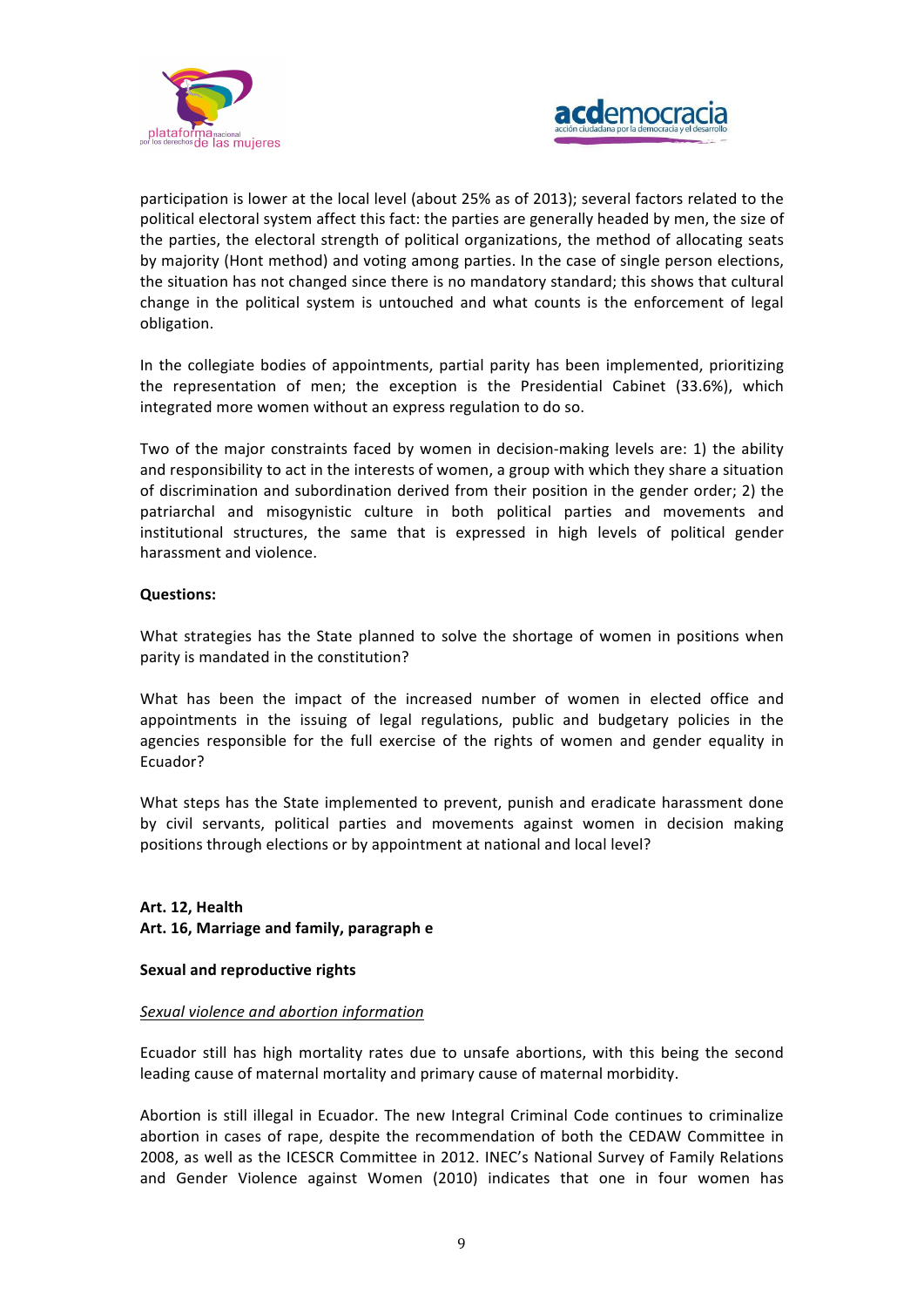



experienced sexual violence; according to figures from the General Prosecutor's Office, there have been 961 reports of girls under 14 raped in 2013 and according to the 2013 SENPLADES Atlas of Inequalities, it is known that 380,000 women have been raped or have had forced sex, a fact which occurs 80% of the time in the family or with those closest to the victim. In this context, forced pregnancy resulting from rape constitutes a public health and social justice problem, since the interruption of pregnancy is illegal, women are forced to have abortions in unsafe conditions. A greatly concerning indicator is the increase of pregnancy in girls between 10 and 14 years over the past 10 years which has reached 78%.

Ecuador has no information on the situation of women who die from abortions performed in unsafe conditions; however, it is known that the existing sub-record is above 50%, which expresses a serious flaw since corrective action cannot be taken if there isn't a full understanding of reality.

According to the Hippocratic Oath, doctors have the duty to maintain professional secrecy, but, on the other hand, the new Criminal Code establishes in Article 422, paragraph 2, the duty to report "health professionals in public or private institutions who know of the commission of an alleged offense." This contradiction opens the door to the discretion of physicians or medical personnel, and their own religious values also have an influence.

7 women are known to have been denounced and criminalized by the Ecuadorian health system for seeking help when presenting situations of abortions in progress. This situation is worrying in a country in which the interruption of abortion is illegal. Criminalization may scare women away from emergency health care which is vital for life, and this constitutes a flagrant violation of their right to life and holistic health, rights that Ecuador has enshrined in its Constitutional Charter.

# **Questions:**

Why doesn't the State review its decision on the illegality of abortion in cases of rape, given the dire reality of sexual violence and rates of mortality and morbidity?

Considering that the new Criminal Code ratified legal abortion on two grounds, why hasn't the Ecuadorian State promulgated health system protocols and standards of care in cases of therapeutic abortion and abortion due to the rape of women with mental disabilities, so that women in this situation can make use of this possibility and their rights are not violated?

What measures has the Ecuadorian government adopted to prevent women who need emergency care in abortion situations from being criminalized and imprisoned?

What measures has the Ecuadorian State adopted to improve the National Health System's information system in order to have a true understanding of the deaths of adolescents and adult women due to abortions performed in unsafe conditions?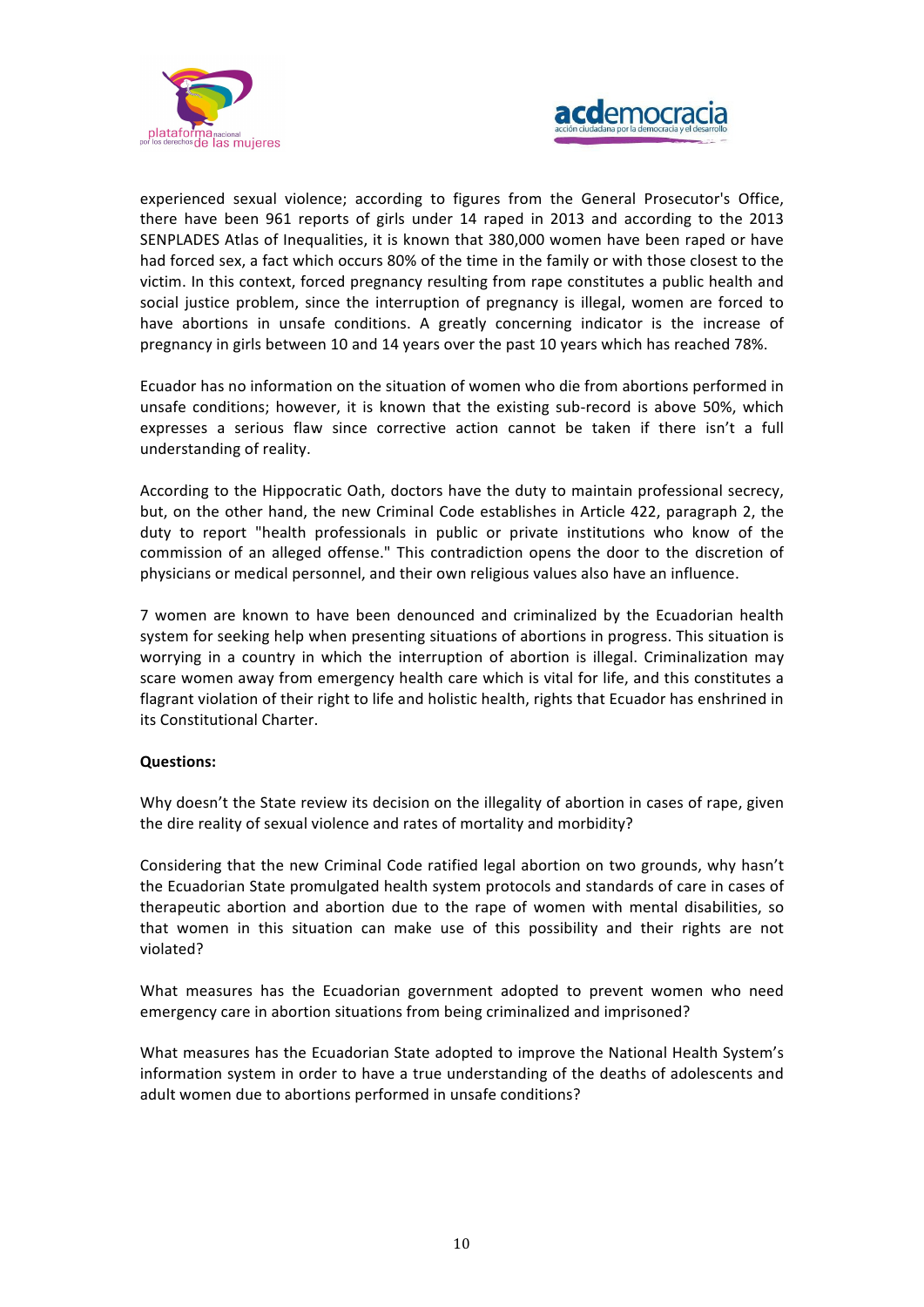



### **Article 13 Economic and social benefits**

#### *Economy*

The Ecuadorian Constitution is based, among other things, on the principle of sumak kawsay or good living, which proposes harmonious coexistence with nature, seeks to ensure national sovereignty and promotes and protects cultural diversity (art. 276); these principles also support the National Plan for Good Living 2013-2017, which is the main planning tool for public institutions at central and local level.

Although the Ecuadorian government proposes a development model focused on human beings, measures have been adopted which respond to an extractive economic model, which violates the collective rights of peoples and nationalities living in the areas affected by oil exploitation and mining, harms the community economies that depend on agricultural products and decreases the quality of life of women who are those who work the land, care for animals and children, and in short, sustain life.

The phenomenon of the feminization of poverty in Ecuador has slowed in the last five years. However, according to the Inequalities Map of the National Planning Ministry, there are still significant gender gaps. While there is a decline in underemployment, both among the economically active male and female populations, inequality persists. At the end of 2005, the percentage of underemployed women was 9 points higher than that observed among men and in 2011 this rose to 10 points. Regarding the salary issue at national level, women on average earn 14% less than men; however in the rural area this difference is over 27%. Another problem that affects the feminization of poverty is the high rate of teenage pregnancy. According to INEC, "17.2% of adolescents aged 15 to 19 are mothers, this means 172 out of every 1,000 adolescents and poorer, less educated, rural and indigenous groups have higher fertility rates."

# **Questions:**

What policies has the Ecuadorian State adopted to address the feminization of poverty?

Do the National Strategy for Poverty Eradication, approved by the National Government, and the Productive Matrix Transformation Strategy mainstream the gender focus in their goals? What specific policies and programs for gender equality emerge from these strategies?

What is the exact state of the process of developing satellite accounts for women's unpaid work?

How is the Care economy conceived of in the Productive Matrix Transformation Strategy, considering that it supports the economy as a whole?

Has the Ecuadorian State provided for environmental and social contingency programs within the framework of projects to exploit natural resources such as in the cases of Intag (Imbabura province) and Yasuní (Amazon)? If so, do these programs incorporate specific actions to address the precarious living conditions of women in those territories?